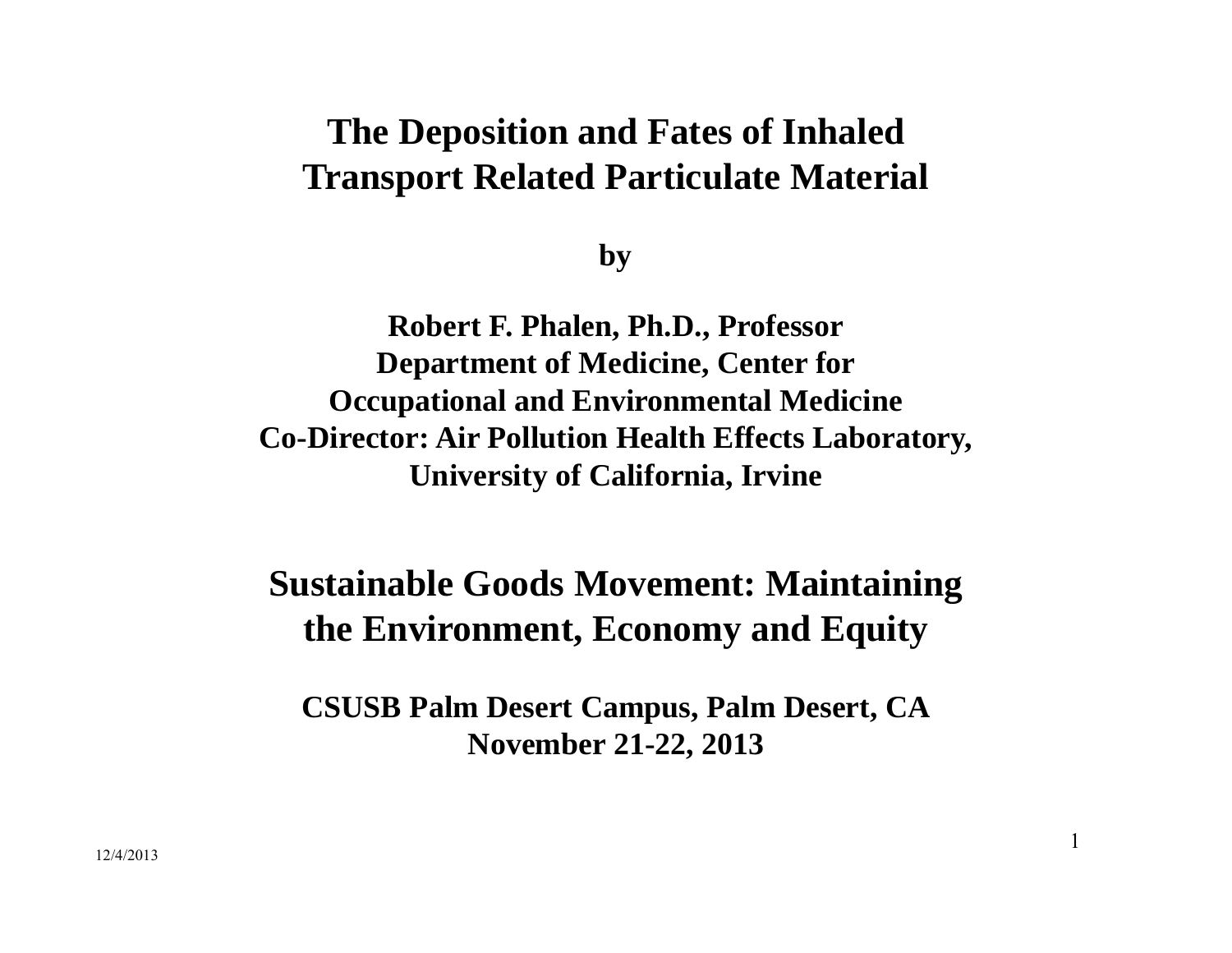"All substances are poisons; There is none which is not a poison. The right dose differentiates a poison from a remedy."

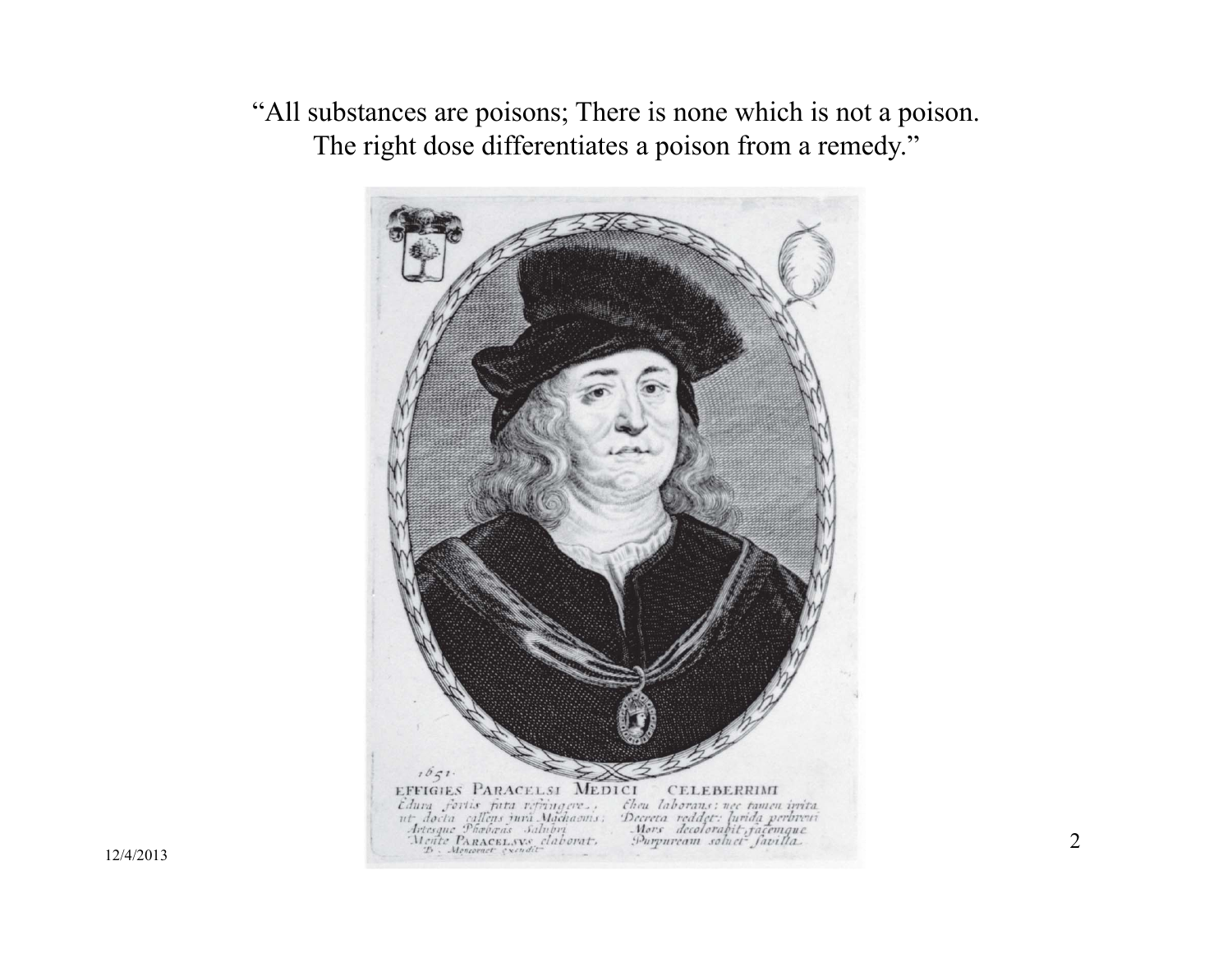### **OUTLINE**

- **ENVIRONMENTAL PARTICLES**
- $\ast$ **THE HUMAN RESPIRATORY TRACT**
- $\ast$ **DEPOSITION OF INHALED PARTICLES**
- **U.S. EPA CRITERIA AIR POLLUTANTS**
- $\ast$ **CALIFORNIA DIESEL EXHAUST DOSES**
- $\ast$ **CALIFORNIA PM ISSUES**
- ∗ **CONCLUDING REMARKS**
- ∗ **REFERENCES**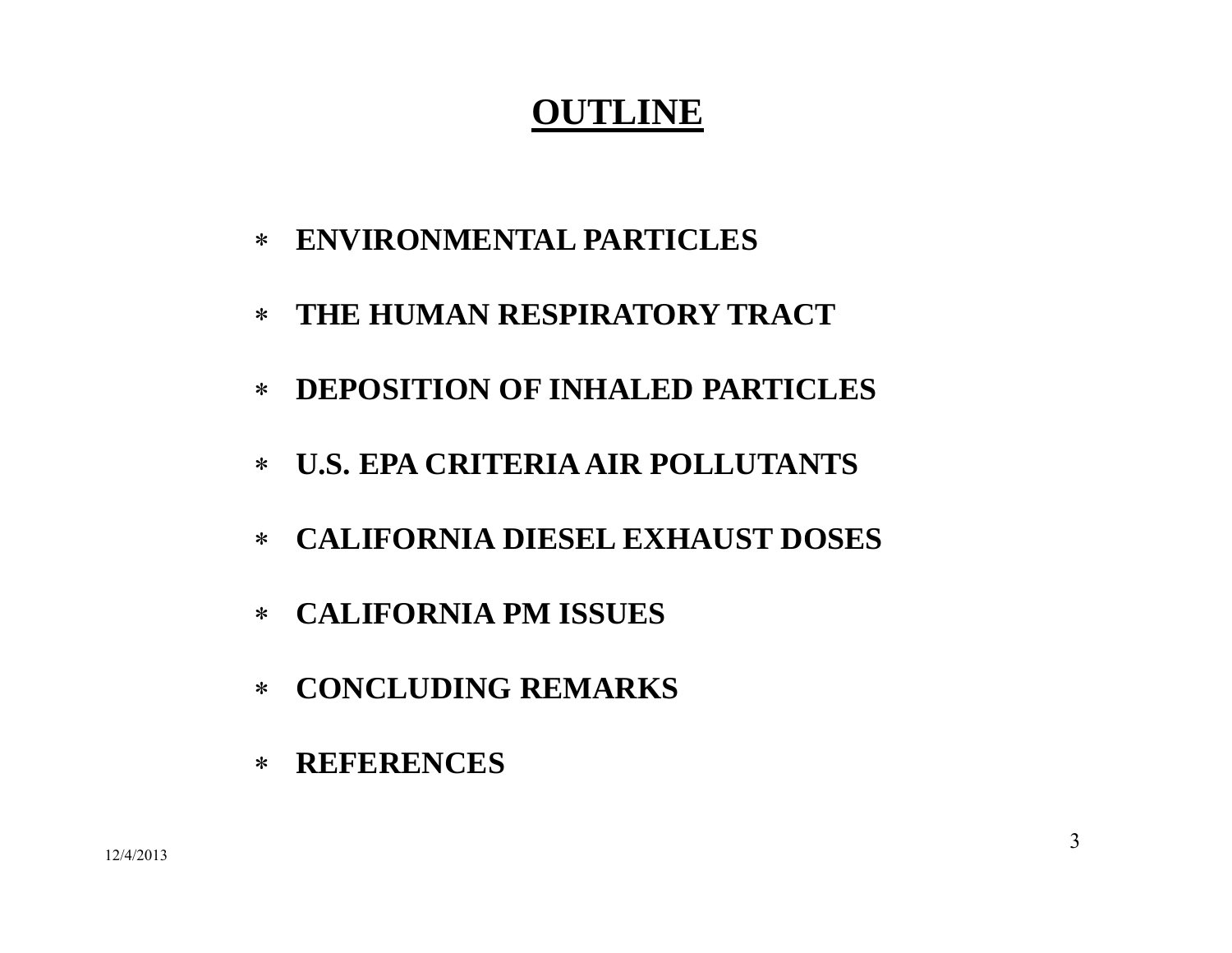#### **EM PHOTO OF PARTICLES IN IRVINE AIR**



4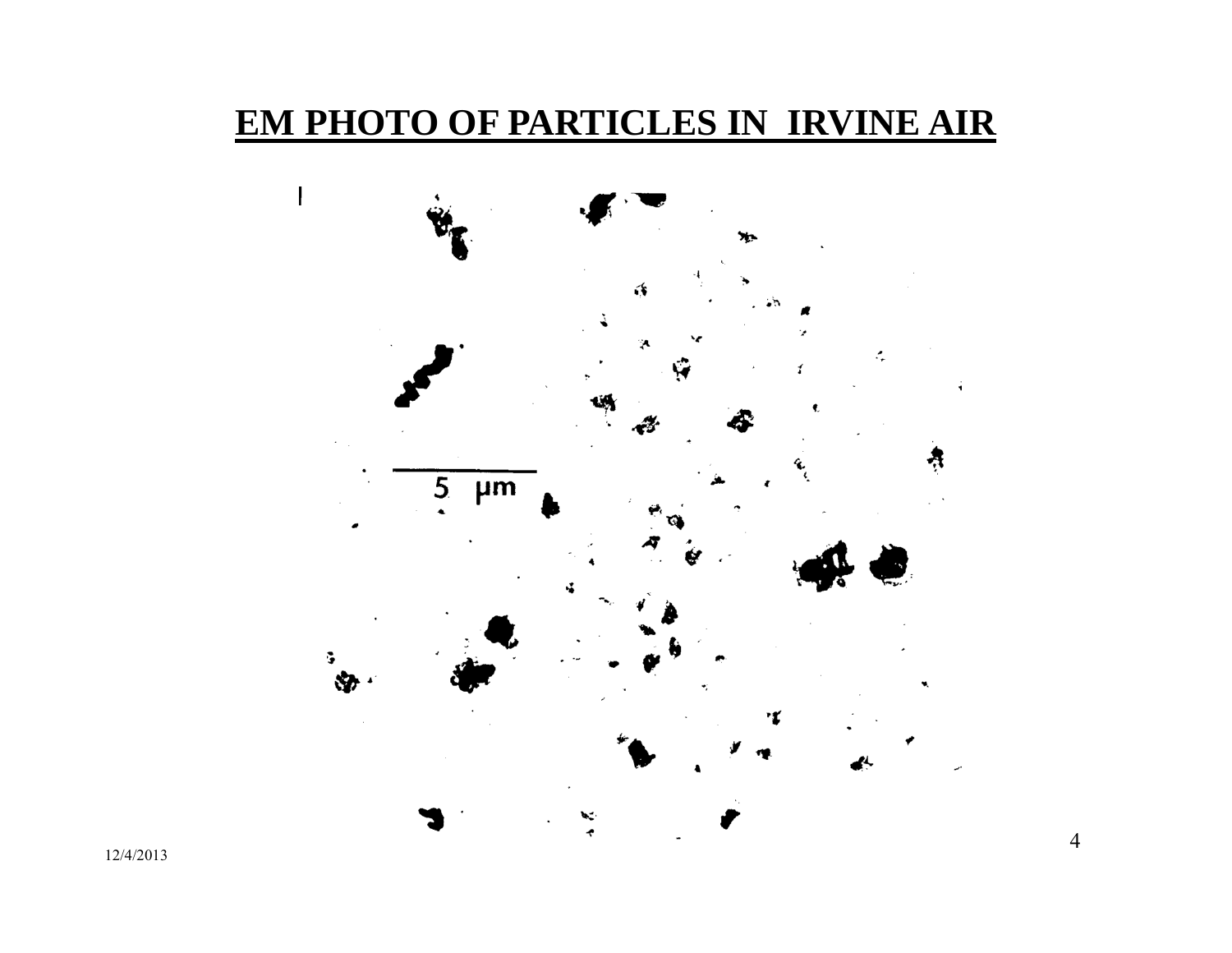### **TROPOSPHERIC PARTICLES - SIMPLIFIED**

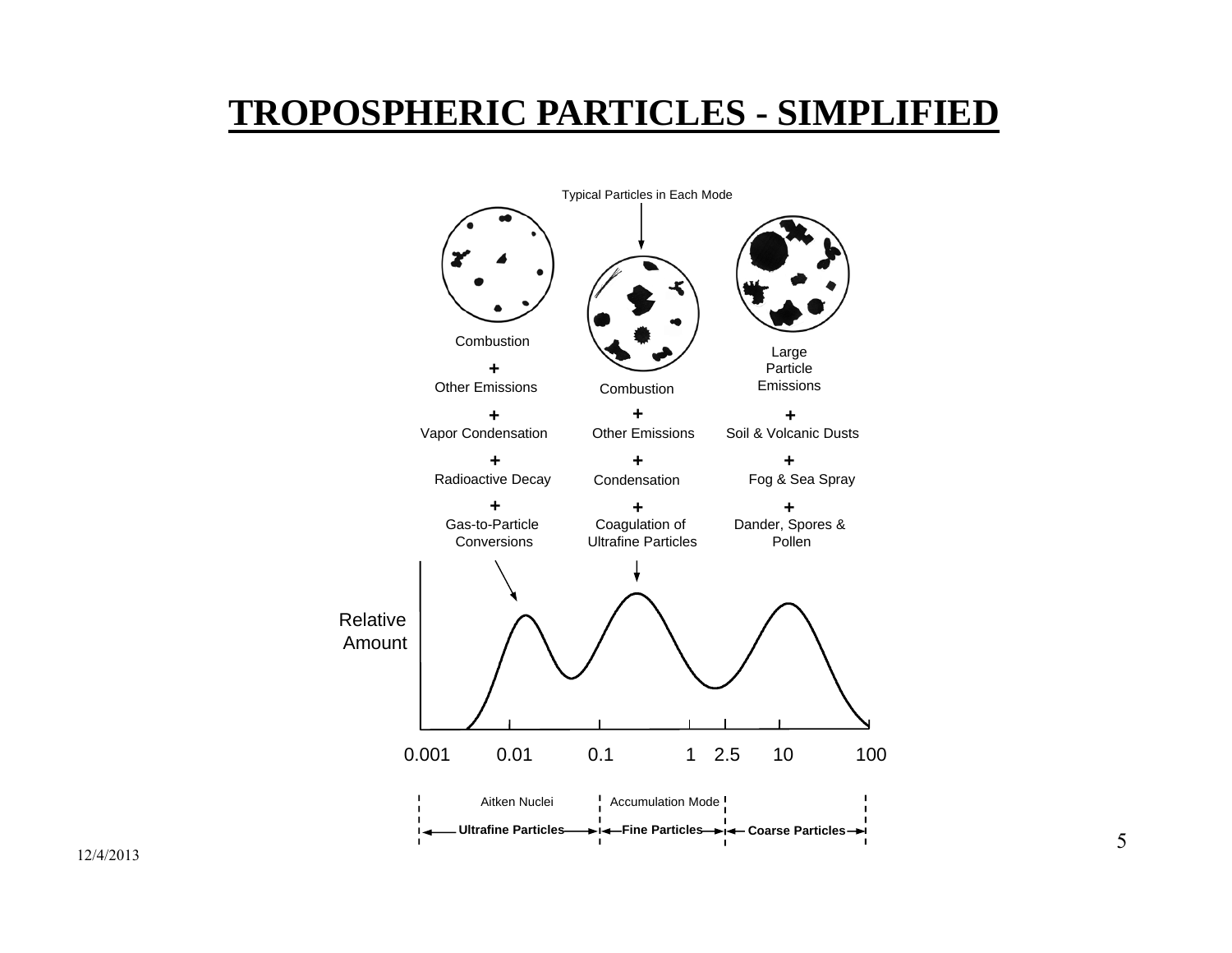#### **TROPOSPHERIC AEROSOL USING THREE METRICS**



PARTICLE DIAMETER (micrometer)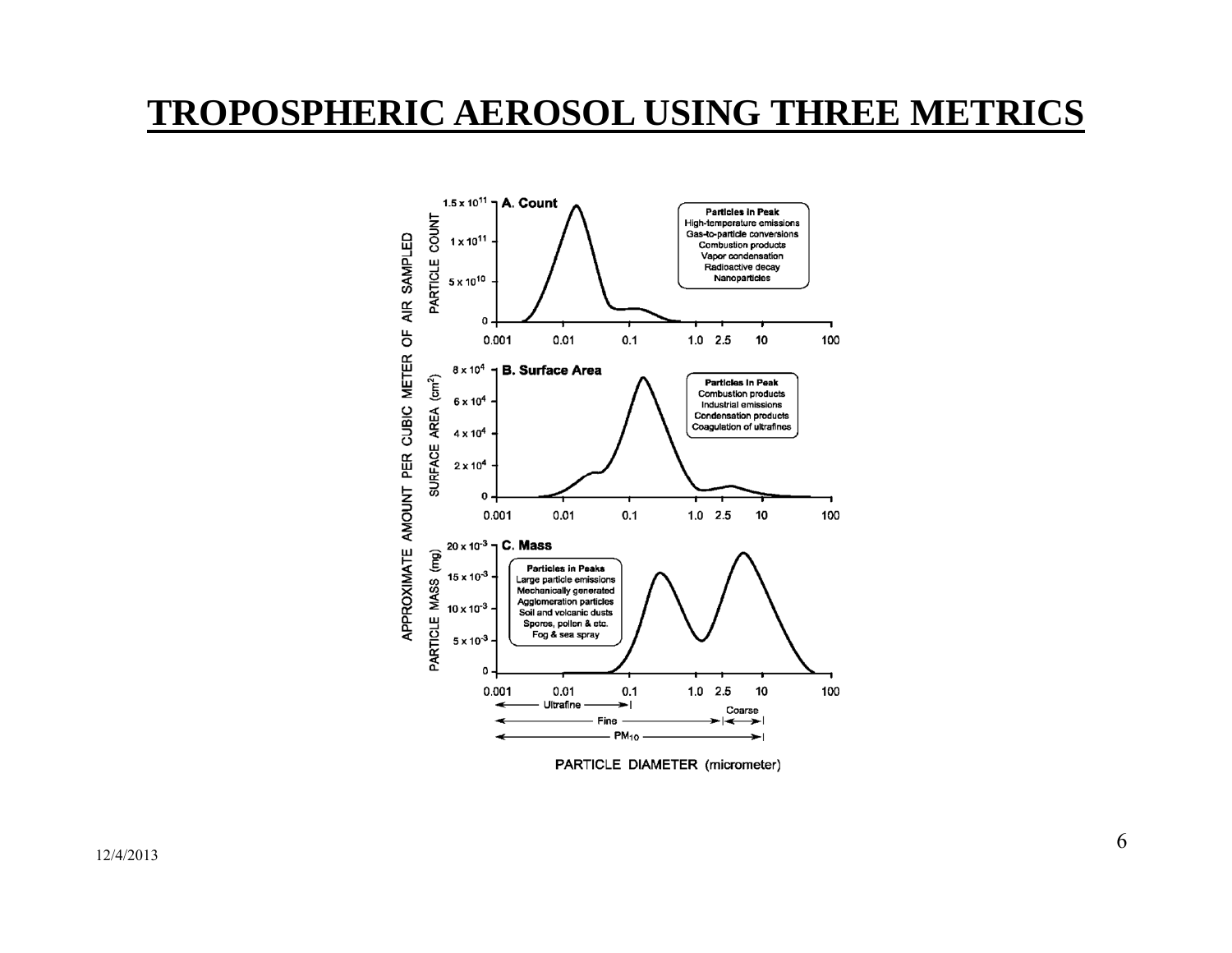### **THE RESPIRATORY TRACT**

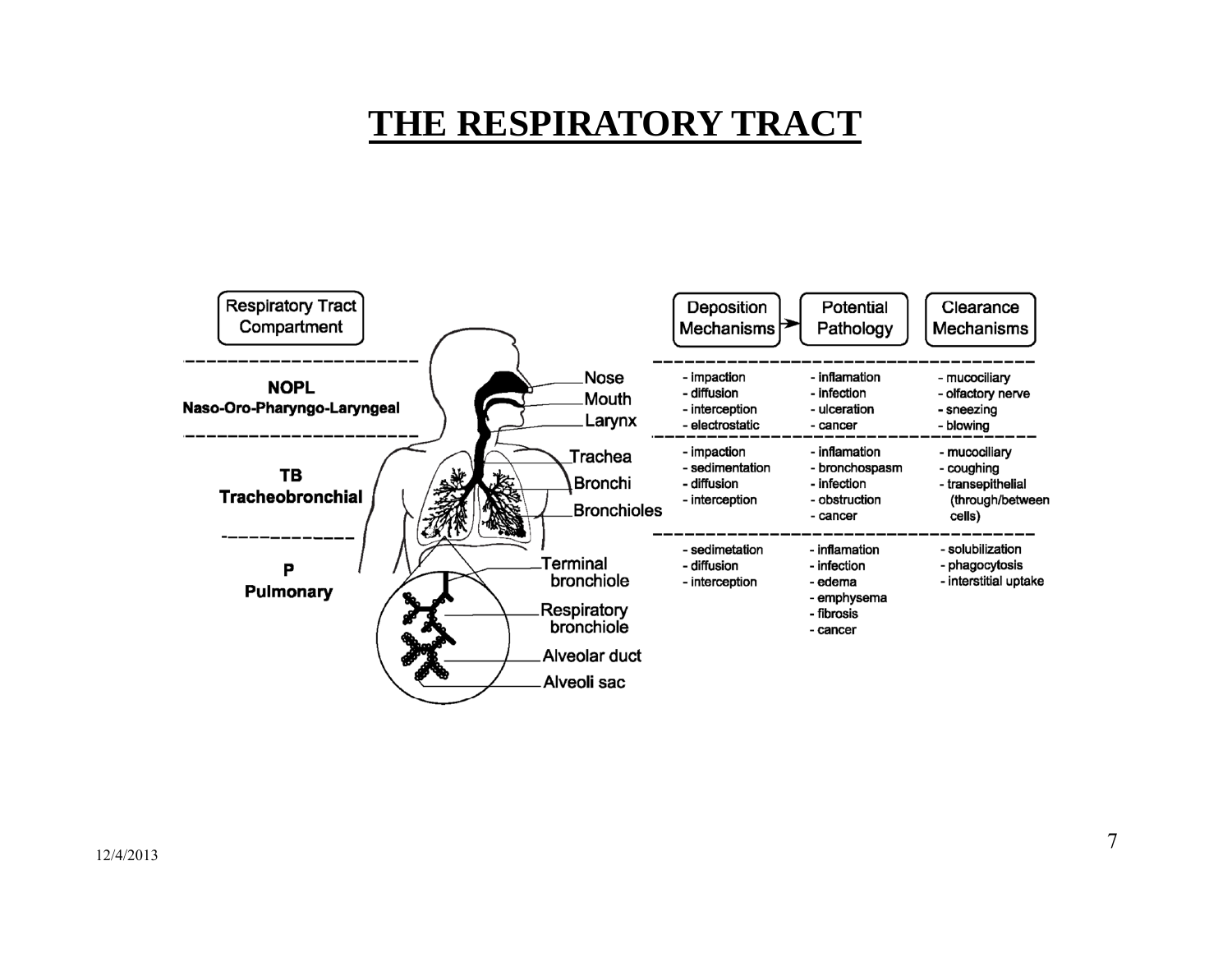### **INHALED PARTICLE DEPOSITION**.

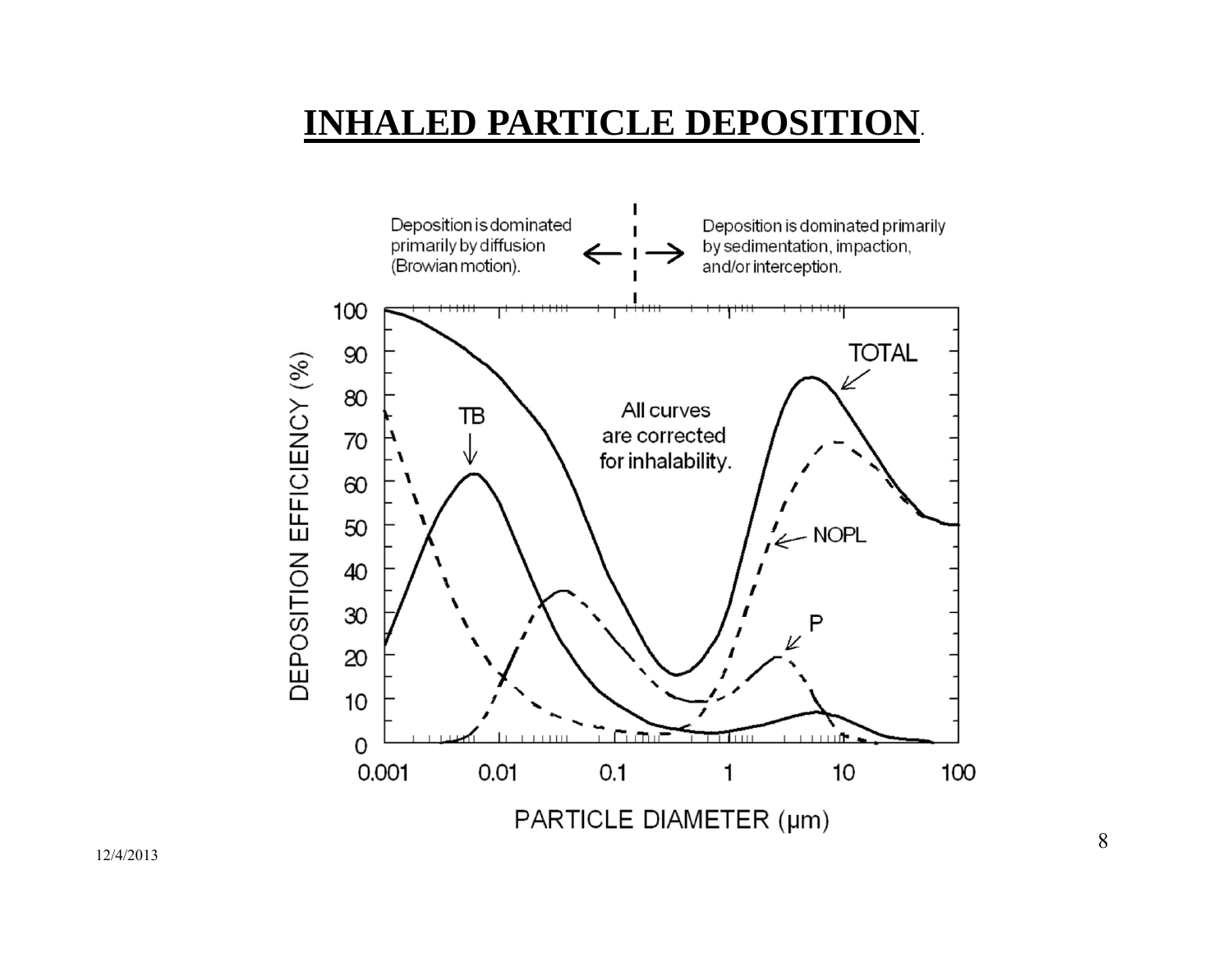## **NAAQS – NATIONAL AMBIENT AIR QUALITY STANDARDS**

| <b>Pollutant</b>      | Type*              | <b>Standard</b>             | <b>Averaging Time</b>    |
|-----------------------|--------------------|-----------------------------|--------------------------|
| <b>Sulfur Dioxide</b> | Primary            | $0.075$ ppm                 | 1 <sub>h</sub>           |
|                       | Secondary          | $0.5$ ppm                   | 3 <sub>h</sub>           |
| Nitrogen Dioxide      | Primary<br>Primary | $0.053$ ppm<br>$0.1$ ppm    | Annual<br>1 <sub>h</sub> |
| Ozone                 | Primary            | $0.075$ ppm                 | 8 h                      |
| Carbon Monoxide       | Primary            | 9 ppm                       | 8 h                      |
|                       | Primary            | 35 ppm                      | 1 <sub>h</sub>           |
| Lead                  | Primary            | $0.15 \,\mathrm{\mu g/m^3}$ | 3 mo (rolling avg).      |
| $PM_{10}$             | Primary            | $150 \mu g/m^3$             | 24 h                     |
| $PM_{2.5}$            | Primary            | $35 \mu g/m^3$              | 24 h                     |
|                       | Primary            | $15 \mu g/m^3$              | annual                   |

\* Primary standards are intended to protect public health, and Secondary standards are set to protect public welfare (e.g. impacts on vegetation, crops, man-made materials, ecosystems, visibility, climate, etc). When the Secondary standard is the same as the Primary standard the Secondary standard is not listed. Source: http://epa.gov/air/criteria. html, (accessed 11/15/2013).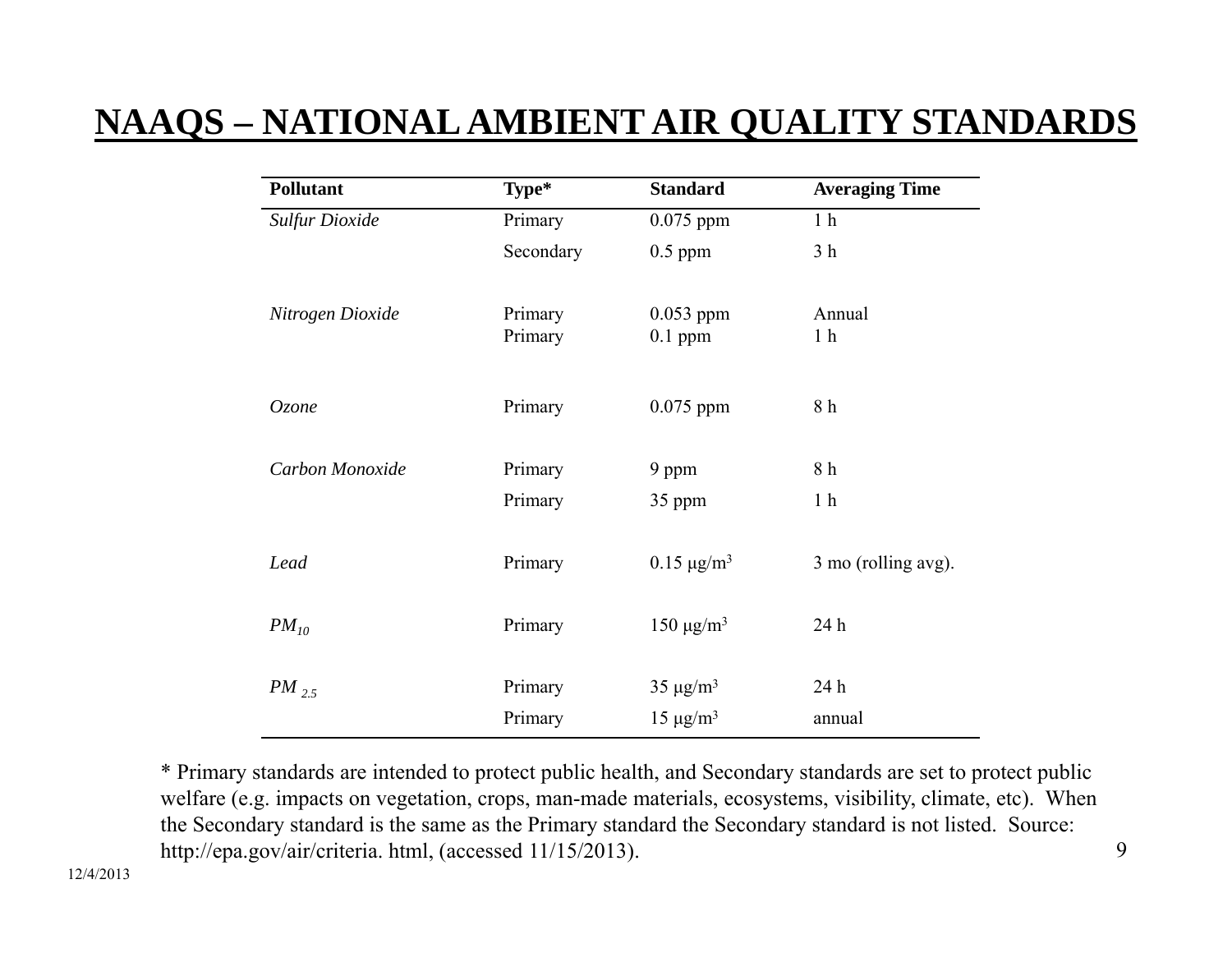### **PM 2.5 DOSE CALCULATIONS - 1**

- Assume 24 hours of breathing at a low exertion level for 70 years at maximum EPA NAAQS  $(15 \mu g/m^3)$ )
- $\ast$ Estimate total inhaled dose to the Pulmonary Airways.
- $\ast$ Total 70 year outdoor 24 hour/day dose  $= 1.8$  grams
- ∗ Total 70 year indoor  $&$  outdoor dose = 0.65 grams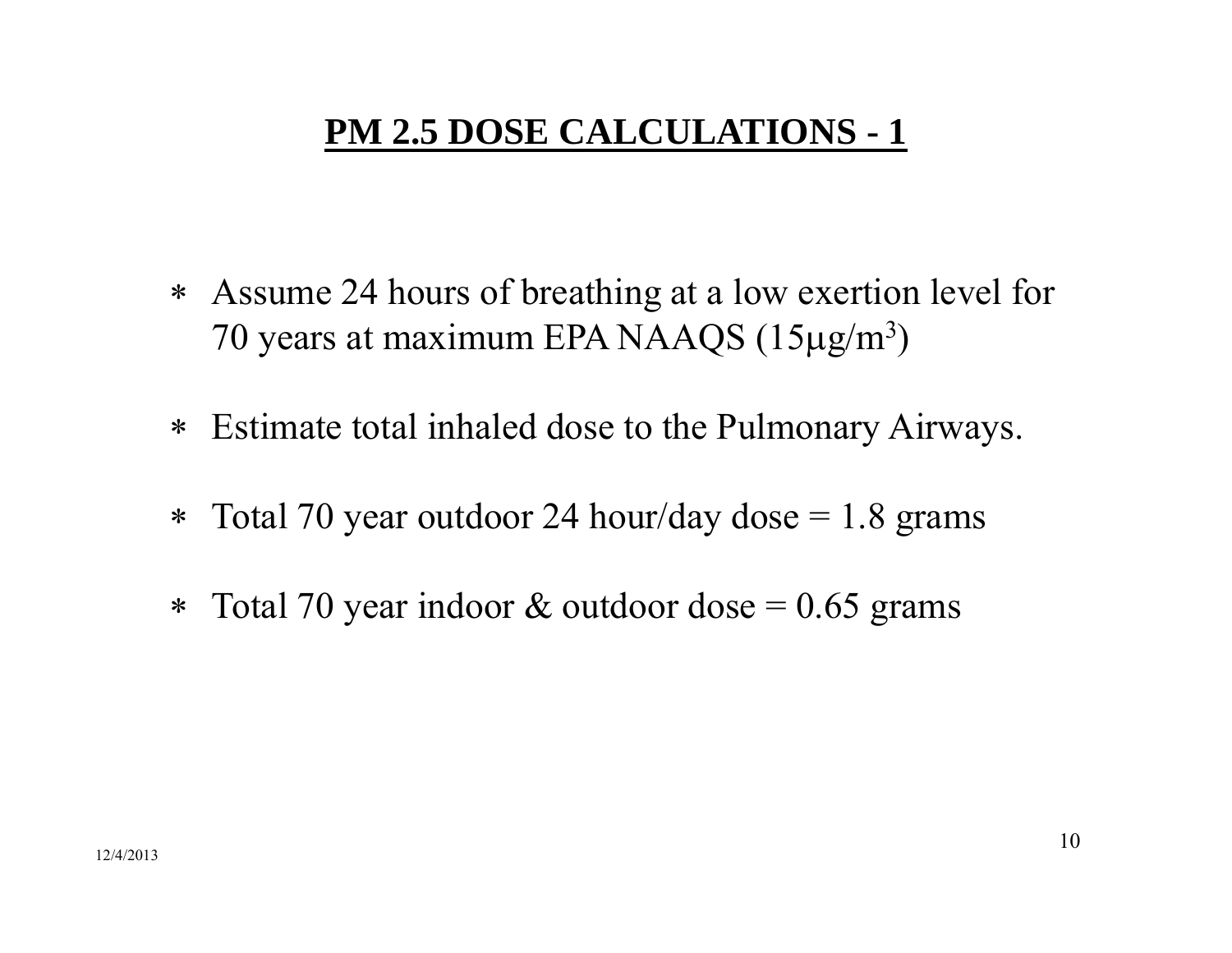## **PM 2.5 DOSE CALCULATIONS - 2**

- ∗ Total 70 year diesel dose in  $CA = 0.026$  grams
- ∗ Smoking 1 cigarette dose  $= 0.04$  grams
- CA diesel dose in 70 years = 0.65 cigarettes; i.e., 0.01 cigarettes/year.
- ∗ The TWA for soot is 3 mg/m 3 giving 0.026 grams in 2 days.
- ∗ No non-infection related substance could be toxic at the average level of diesel PM exposure in CA.
- ∗ The single lethal dose of strychnine sulfate  $= 0.14$  grams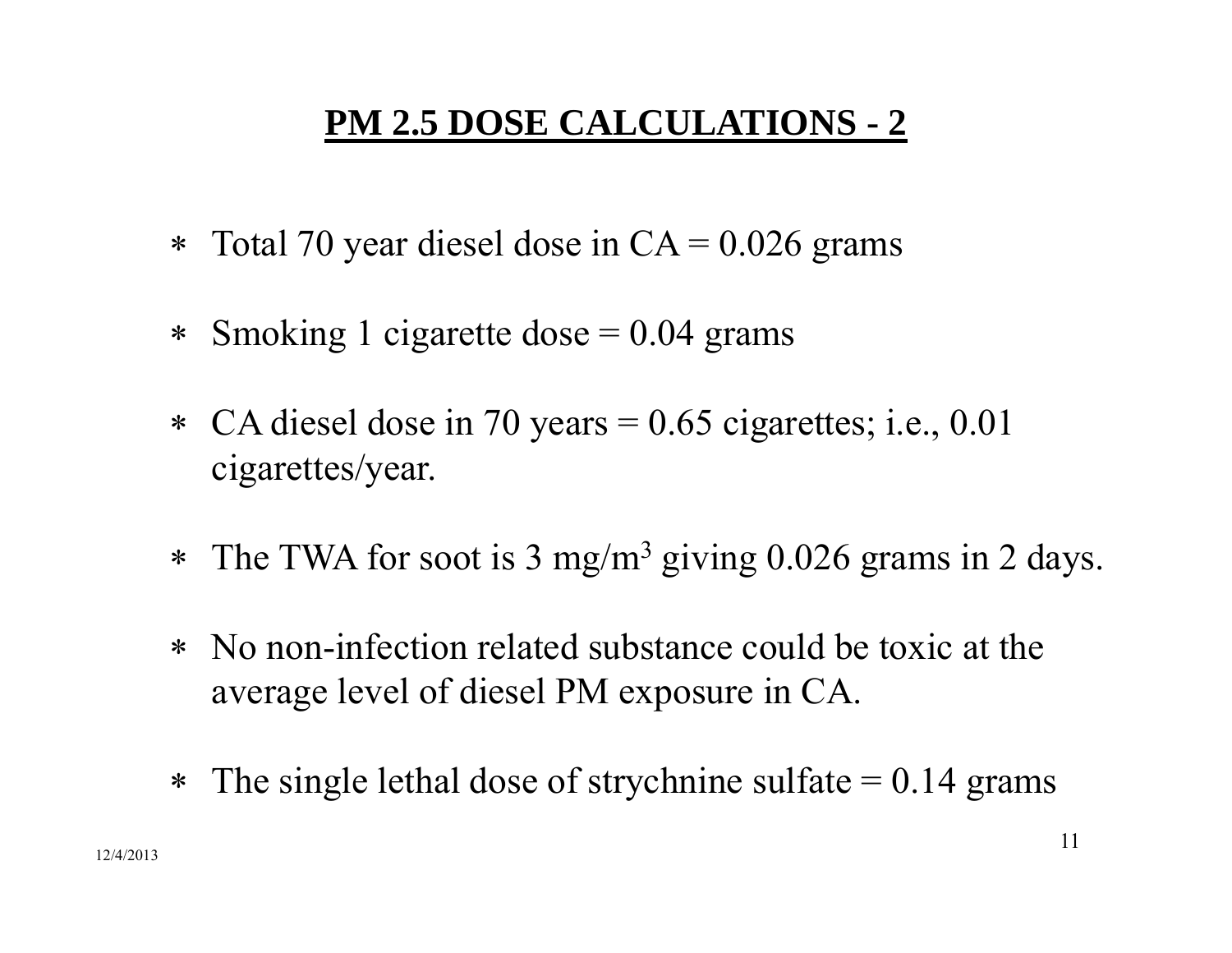# **CALIFORNIA PM ISSUES - 1**

- ∗ U.S. EPA sets National Ambient Air Quality Standards (NAAQS).
- $\ast$ • CA has a dry climate, so soil dust PM 2.5 is about 1.7 to 3.5  $\mu$ g/m<sup>3</sup>.
- $\ast$  PM is the only regulated air pollutant without chemical specification; mass is regulated.
- $\ast$  PM 2.5 is mass (natural & anthropogenic) in particles under 2.5 <sup>m</sup> diameter.
- ∗  $\ast$  In CA total PM 2.5 is about 10  $\mu$ g/m<sup>3</sup> of air. Diesel combustion contributes about  $0.4$  to  $0.6~\mu{\rm g}/{\rm m}^3$  (Mahmud, et al., 2012)
- $\ast$  Epidemiology studies of PM 2.5 in CA are largely negative, as opposed to some Eastern U.S. cities.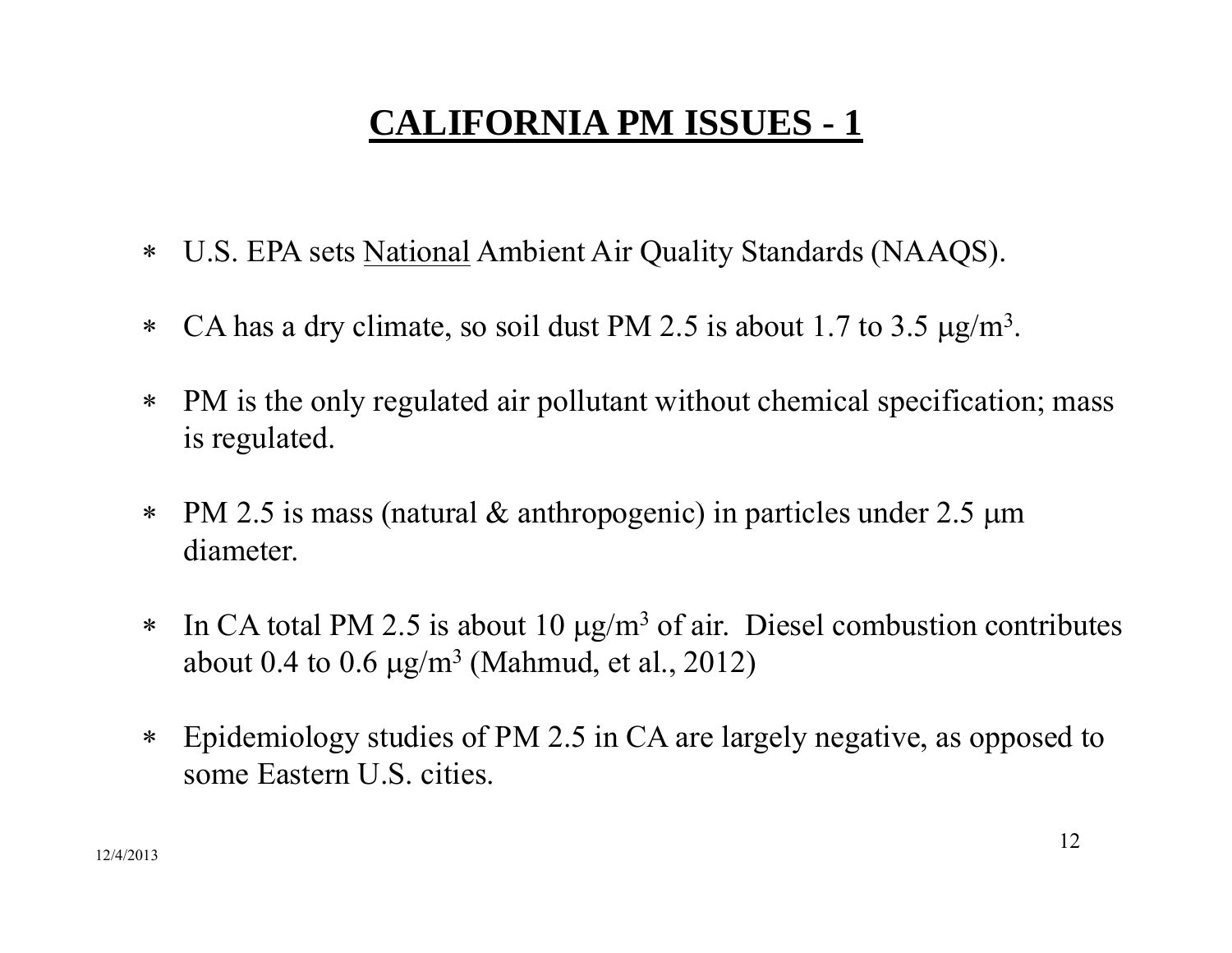# **CALIFORNIA PM ISSUES - 2**

- Further restrictions on diesels could have only negligible impacts on PM 2.5 in CA.
- CA has serious economic problems, which also have adverse health impacts.
- Any risk assessment should be done on the risks of a decision (e.g., regulation), not a chemical (or substance).
- CA should consider seeking a waiver to exempt the state from PM 2.5 NAAQS.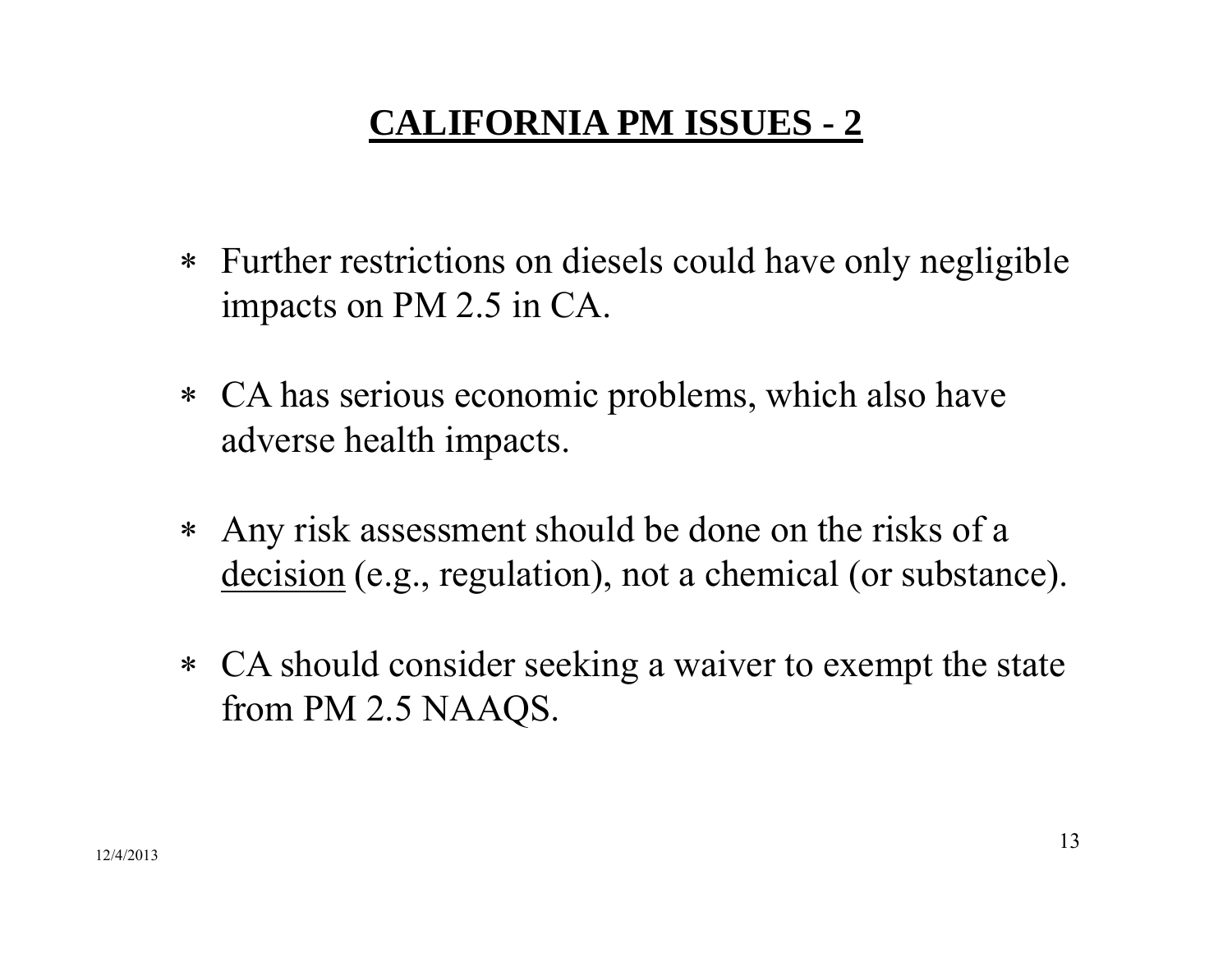## **CONCLUSIONS**

- PM 2.5 in CA air is quite low.
- Diesel exhaust is a small portion of PM 2.5 in CA.
- Doses from inhaled diesel exhaust particles in CA are very small.
- PM 2.5 in CA is less toxic than that in some Eastern U.S. cities.
- Is it logical for CA to impose additional restrictions on diesel exhaust?